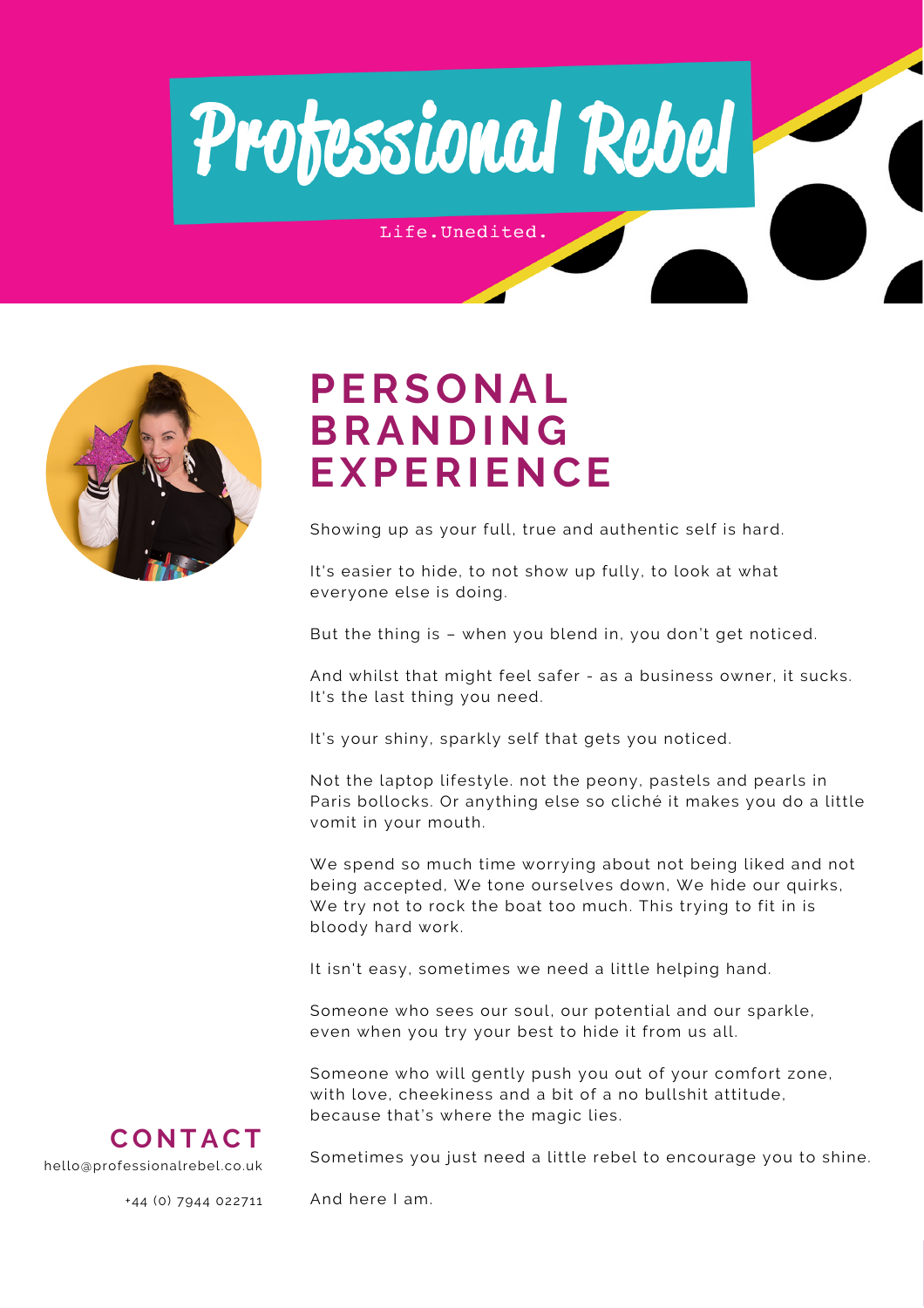

Life.Unedited.

## **EXPERIENCE ONE**

### **Here's what's [included:](https://calendly.com/professionalrebel/half-day-personal-branding-experience)**

- [P](https://calendly.com/professionalrebel/half-day-personal-branding-experience)re-Shoot Business and Brand [Questionnaire](https://calendly.com/professionalrebel/half-day-personal-branding-experience)
- [C](https://calendly.com/professionalrebel/half-day-personal-branding-experience)arefully Curated Shoot [Inspiration](https://calendly.com/professionalrebel/half-day-personal-branding-experience) Vibe & Vision Board
- [Consultation](https://calendly.com/professionalrebel/half-day-personal-branding-experience) & Guidance on locations, timings, outfits, hair, make up and props
- Half day [photography,](https://calendly.com/professionalrebel/half-day-personal-branding-experience) a mix of indoor and outdoor
- [A](https://calendly.com/professionalrebel/half-day-personal-branding-experience) [combination](https://calendly.com/professionalrebel/half-day-personal-branding-experience) of styles lifestyle, editorial and headshot
- [A](https://calendly.com/professionalrebel/half-day-personal-branding-experience) private online gallery to [choose](https://calendly.com/professionalrebel/half-day-personal-branding-experience) fro[m](https://calendly.com/professionalrebel/half-day-personal-branding-experience)
- [Y](https://calendly.com/professionalrebel/half-day-personal-branding-experience)our favourite 50 images fully [post-processed](https://calendly.com/professionalrebel/half-day-personal-branding-experience) in high resolution jpeg format
- [A](https://calendly.com/professionalrebel/half-day-personal-branding-experience)dditional photos available to purchase [individually](https://calendly.com/professionalrebel/half-day-personal-branding-experience) or in discounted bundles
- [F](https://calendly.com/professionalrebel/half-day-personal-branding-experience)ull [Usage](https://calendly.com/professionalrebel/half-day-personal-branding-experience) Rights

**[£1400](https://calendly.com/professionalrebel/half-day-personal-branding-experience) - Apply Now Payment Plan Available**

"She's fun, she's kind, and she can do epic things with a camera - you leave loving yourself more than when you arrived."

Laura Powner, Mind & Money Mentor